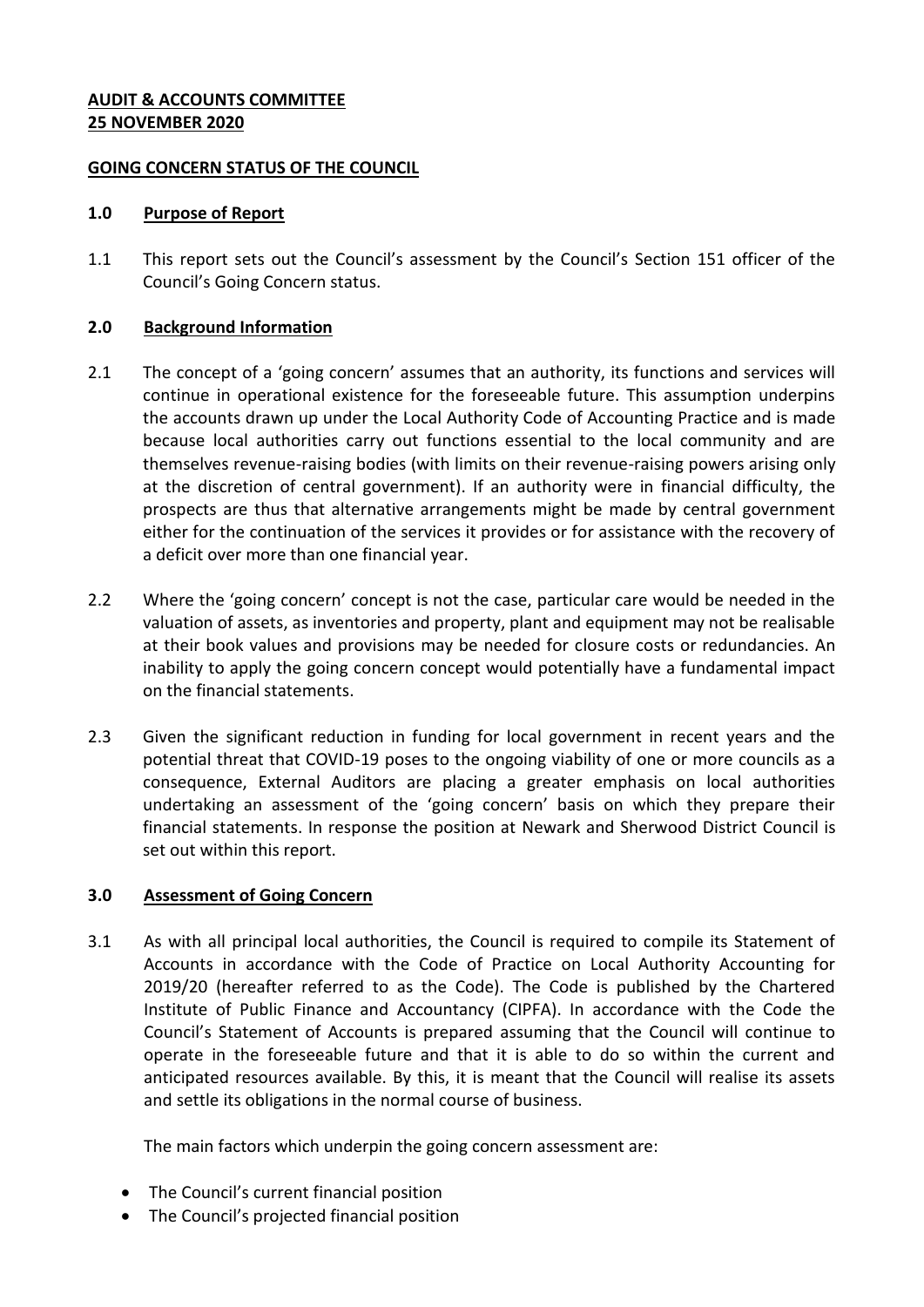- The Council's governance arrangements
- The regulatory and control environment applicable to the Council as a local authority

These are considered in more detail below.

#### **4.0 The Council's current financial position**

- 4.1 The financial outturn position for the General Fund for 2019/20 shows a favourable variance against revised budget of £1.133m. There was a revision of -£0.126m compared with the outturn report presented to Policy and Finance Committee on  $25<sup>th</sup>$  June 2020 based on the amendment to the Statement of Accounts relating to the Business Rates provision for appeals as reported to the Audit and Accounts Committee  $30<sup>th</sup>$  September 2020. As at the  $31<sup>st</sup>$  March 2020 the Council held general fund revenue reserves of £24.022m. Of this, £1.357m relates to funds that are ringfenced to specific activity (for instance Building Control/Homelessness), £7.831m is earmarked for future known pressures (for instance Repairs and Renewals, Medium Term Financial Plan Reserve) and £14.834m was un-ringfenced. This balance includes the statutory general reserve which has been assessed as a prudent level of £1.500m. The rest of the un-ringfenced reserves relate to the Change Management Fund which provides resource in order to support business transformation and large scale infrastructure projects. Commitments against the Change Management Fund have already been made to support delivery of infrastructure projects meaning that actually only £5.035m remains uncommitted within this fund.
- 4.2 General reserves reflect the ability of the Council to deal with unforeseen events and unexpected financial pressures in any particular year and are a key indicator of the financial resilience of the organisation. As part of the Medium Term Financial Strategy the Chief Finance Officer has assessed that the optimum level of the general reserve to be held by the Council to be at least £1.5m as per the above paragraph.
- 4.3 At 31<sup>st</sup> March 2020 the Council held £30.459m in the form of either cash or short term investments maturing within the next financial year. During 2019/20 the Council also invested £7.500m in longer term investments which would mature at a date post  $31<sup>st</sup>$ March 2021. The Council's cash flow forecast for the future 12 months takes into account the anticipated inflows and outflows of cash. The forecast shows that over this 12 month period, there will not be a point in which the Council does not have liquid funds available in order to service its liabilities.
- 4.4 Where the Council makes long term financing decisions (through the Capital programme) these can include decisions on forecast borrowing the Council may need to take. Where the Council does decide that borrowing is required, it has access through the PWLB (or other market instruments when appropriate) to funds in order to meet the requirement.
- 4.5 Regarding capital; £15.120m of expenditure was approved within the General Fund capital programme for the 2019/20 financial year (including Revenue Expenditure funded from Capital under Statute). The outturn performance was £9.179m which represents an underspend of £5.941m. The main reasons for this shortfall in planned expenditure were £2.833m in relation to a planned contribution to the Southern Link Road, £0.941m planned contribution to the Robin Hood Hotel, £0.530m slippage in the delivery of the new swimming pool at the Dukeries Leisure Centre and a £0.240m loan to the Magnus Academy to refurbish the hockey pitch at the school. £7.698m of capital spending was re-profiled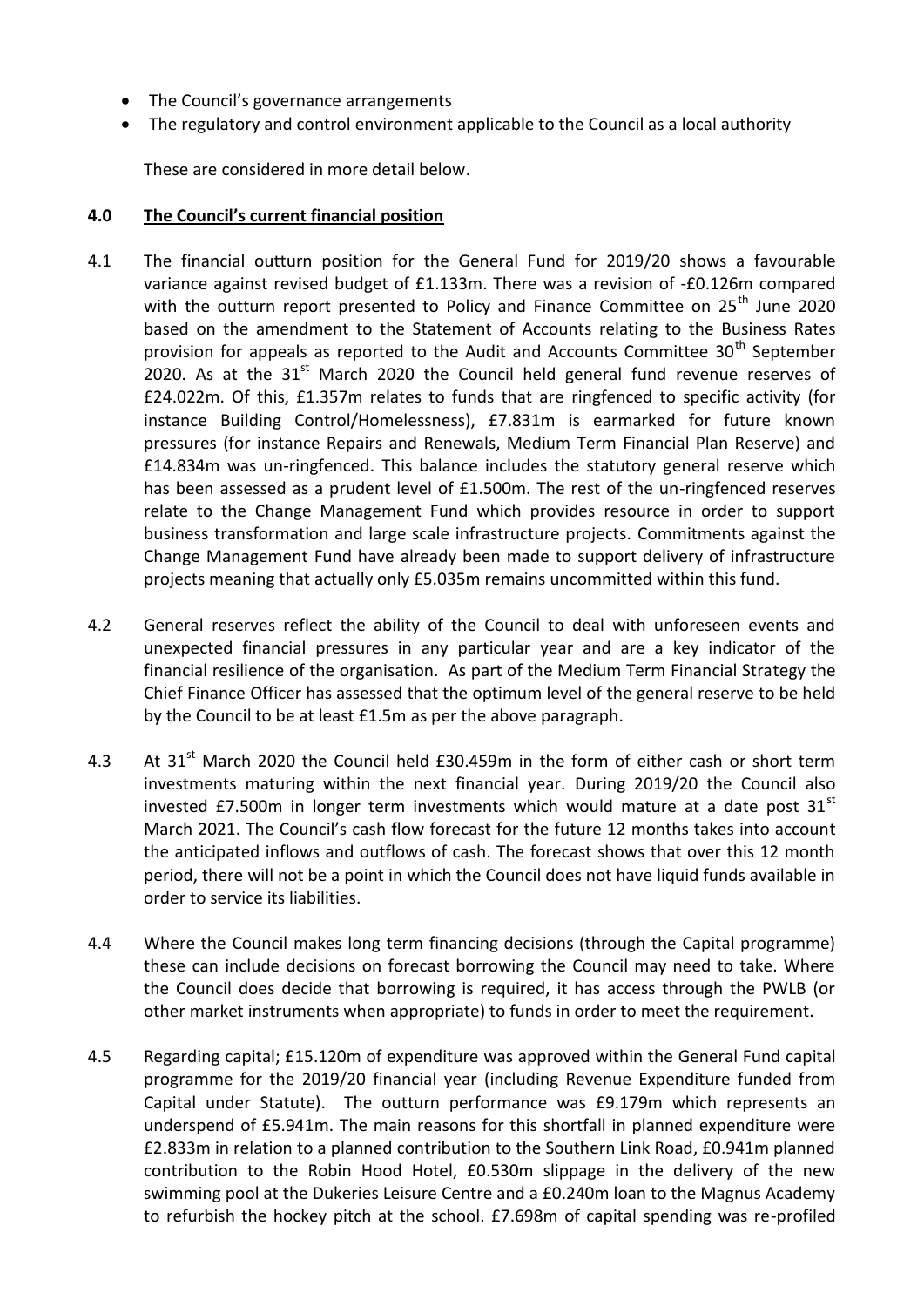into 2020/21 based on the capital outturn position, for which the projects above were included. The Council funds its capital programme from borrowing, capital receipts, direct financing from revenue, government grants and partnership funding eg contributions from developers through S106 agreement.

# **5.0 The Council's Balance Sheet as at 31st March 2020**

- 5.1 The balance sheet shows a net worth of £234.988m which includes a liability worth £71.489m in relation to the future costs of Pensions liabilities. There are statutory arrangements for funding the pension deficit through increasing contribution over the remaining working life of the employees, as assessed by an independent actuary – Barnett Waddington in the case of the Nottinghamshire Pension Fund. Therefore, the financial position of the Council remains healthy. Other factors giving rise to this assessment include:
	- The adequacy of risk assessed provisions for doubtful debts
	- The range of reserves set aside to help manage expenditure
	- An adequate risk assessed general reserve to meet unforeseen expenditure

# **6.0 The Council's projected financial position**

- 6.1 In March 2020, the Council approved a balanced budget for 2020/21. This allows for net spending of £13.504m and required a council tax increase of £5 (at a Band D level) compared with the 2019/20 financial year, this included a transfer to reserves of £3.082m which included £1.741m of New Homes Bonus, which is split 50% contributing towards short life fixed assets (such as refuse freighters and ICT hardware) and 50% to the Change Management reserve. Of the remaining £1.341m, £1.684m was to contribute towards the MTFP reserve with a draw-down of £0.343m from other reserves.
- 6.2 The Council's Medium Term Financial Strategy (MTFS) is updated annually and reflects a four year assessment of the Council's spending plans and associated funding. It includes the ongoing implications of approved budgets and service levels and the revenue costs of the council's capital programme, as well as the management of debt and investments. An update on the Council's medium-term financial position covering the four year period 2020/21 to 2023/24 was reported to Council during October 2020 and reported a shortfall of £1.268m on the MTFP reserve balance by the end of the MTFP window.
- 6.3 The projected outturn position for the 2020/21 financial year was included within the update to the MTFP that was presented to Council in October 2020. This is forecast to be an unfavourable variance of circa £0.600m. The Council continues to monitor this position and will report to the Policy and Finance Committee throughout the year with forecast performance against budget.
- 6.4 The Council continues to monitor its forecast cash flow going forward in order to ensure that the inflows and outflows of cash is managed by prudent invest and borrowing decisions placed in accordance with the approved Treasury Management Strategy. The forecast for the next 12 months does not indicate that there will be a position where the Council does not have access to funds to meet its obligations.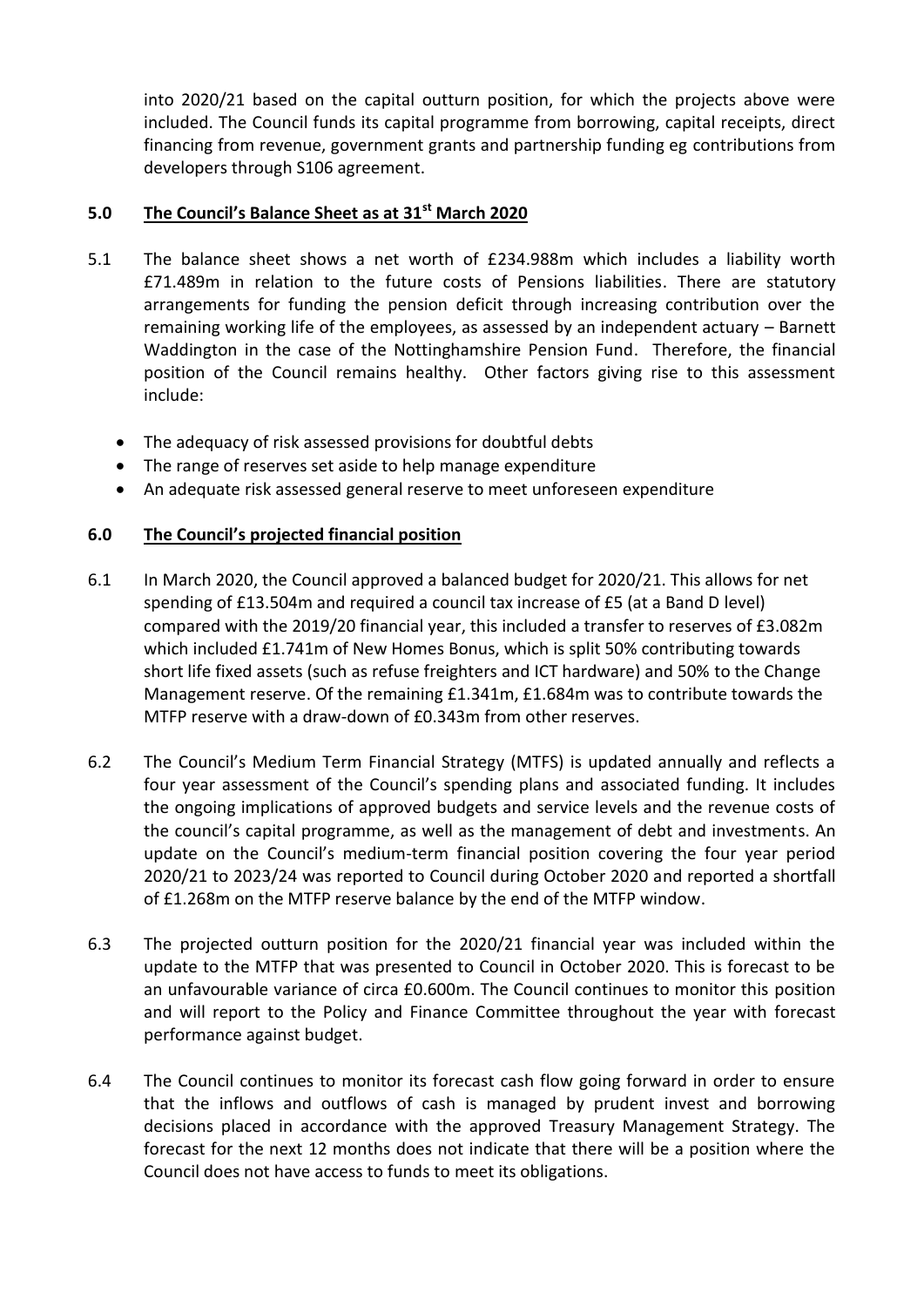6.5 In addition to this, the Council has access to funds through the PWLB (or alternative lenders) in order to support borrowing requirements arising as a consequence of capital decision making.

## **7.0 The Council's governance arrangements**

- 7.1 The Council has a well-established and robust corporate governance framework. This includes the statutory elements like the post of Head of Paid Service, the Monitoring Officer and the Section 151 Officer in addition to the current political arrangements.
- 7.2 An overview of this governance framework is provided within the Annual Governance Statement which is included within the Statement of Accounts and was presented to the Audit and Accounts Committee on  $30<sup>th</sup>$  September 2020. This includes a detailed review of the effectiveness of the Council's governance arrangements.

## **8.0 The external regulatory and control environment**

- 8.1 As a local authority the Council has to operate within a highly legislated and controlled environment. An example of this is the requirement for a balanced budget each year combined with the legal requirement for councils to have regard to consideration of such matters as the robustness of budget estimates and the adequacy of reserves. In addition to the legal framework and central government control there are other factors such as the role undertaken by External Audit as well as the statutory requirement in some cases for compliance with best practice and guidance published by CIPFA and other relevant bodies.
- 8.2 Against this backdrop it is considered unlikely that a local authority would be 'allowed to fail' with the likelihood being, when faced with such a scenario, that central government would intervene supported by organisations such as the Local Government Association to bring about the required improvements or help maintain service delivery. This has been evidenced with the case of Northamptonshire County Council and the interventions that have been introduced as a result of the situation that arose.
- 8.3 However, given the severity of this pandemic on the Country's finances, it would be complacent to sit back and wait for Government intervention. MHCLG have conceded that councils could still be left with unmanageable pressures and may continue to be concerned about their future financial position, urging any authority that found itself in that position to contact the department with immediate effect.

# **9.0 Impact of Covid-19**

- 9.1 The Council has received £1.483m in support from Central Government to mitigate against additional costs and income pressures as a result of Covid-19. This funding has been allocated to priority spend, which in the main is one-off, in order to maintain service delivery, safeguard staff and support vulnerable residents. A breakdown of the current budgets was presented to the Policy and Finance Committee on  $24<sup>th</sup>$  September 2020.
- 9.2 The Government announced a scheme whereby Councils that see a reduction in budgeted sales, fees and charges will be eligible for reimbursement of 75% after a 5% deductible amount. MHCLG said the 5% figure accounted for "an acceptable level of volatility while shielding authorities from the worst losses" while covering three-quarters of every pound